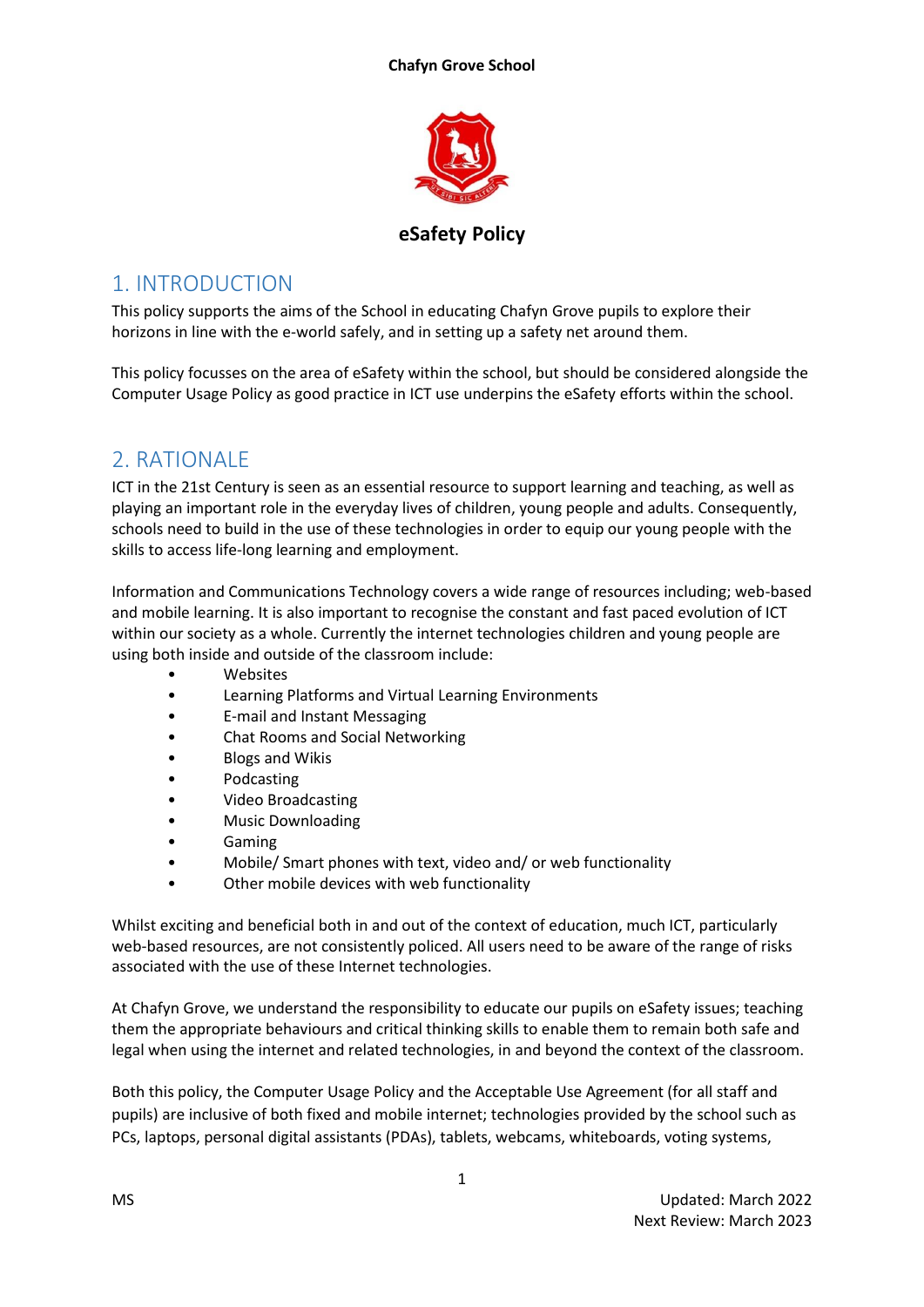digital video equipment, etc; and technologies owned by pupils and staff, but brought onto school premises (such as laptops, mobile phones, camera phones, PDAs and portable media players, etc).

# 3. MONITORING

The school maintains the right, through authorised ICT staff to monitor any equipment used on the school site. This provision is made to ensure that we have the capability to ensure that members of the school community are not being exposed to, or subjected to, any behaviour that risks their eSafety.

Where there is a concern regarding the nature of network traffic or content, the incident will be logged by the ICT team and referred via Child Protection routes to the Designated Safeguarding Lead or Headmaster as dictated by the Child Protection Policy. If the logged event concerns a member of staff, this will be confidentially referred to the Headmaster. In the event that the Headmaster should be the subject of a concern, reports should be made to the Chair of Governors.

All eSafety concerns, if forwarded, are logged and any occasion when access is made to a user's account are also logged with time, date and reason by the Network Manager. There is provision through the local hardware appliance for filtering, whereby safeguarding concerns are forwarded as alerts directly to the DSL and Headmaster.

# 4. BREACHES OF POLICY

## 4.1 Incident Reporting

All eSafety incidents involving either staff or pupils generate an alert to the Headmaster (for staff) or DSL (for students) and are logged within the Safeguard system that is in place alongside the internet filter.

## 4.2 Complaints

Complaints and/or issues relating to eSafety should be made to the Director of Pastoral Care or DSL. Incidents should be logged and the School procedure for investigating an eSafety incident should be followed.

## 4.3 Inappropriate Material

All users are aware of the procedures for reporting accidental access to inappropriate materials. The breach must be immediately reported to the DSL.

Deliberate access to inappropriate materials by any user will lead to the incident being logged by the DSL, depending on the seriousness of the offence; investigation by the Director of Pastoral Care/Headmaster, immediate suspension, possibly leading to dismissal and involvement of police for very serious offences (see flowchart).

Where a pupil is found to have accessed or searched for inappropriate material, their user account will be locked for a period of time, whilst they are spoken to by the DSL, Director of Pastoral Care or Head of ICT about their use of the computers.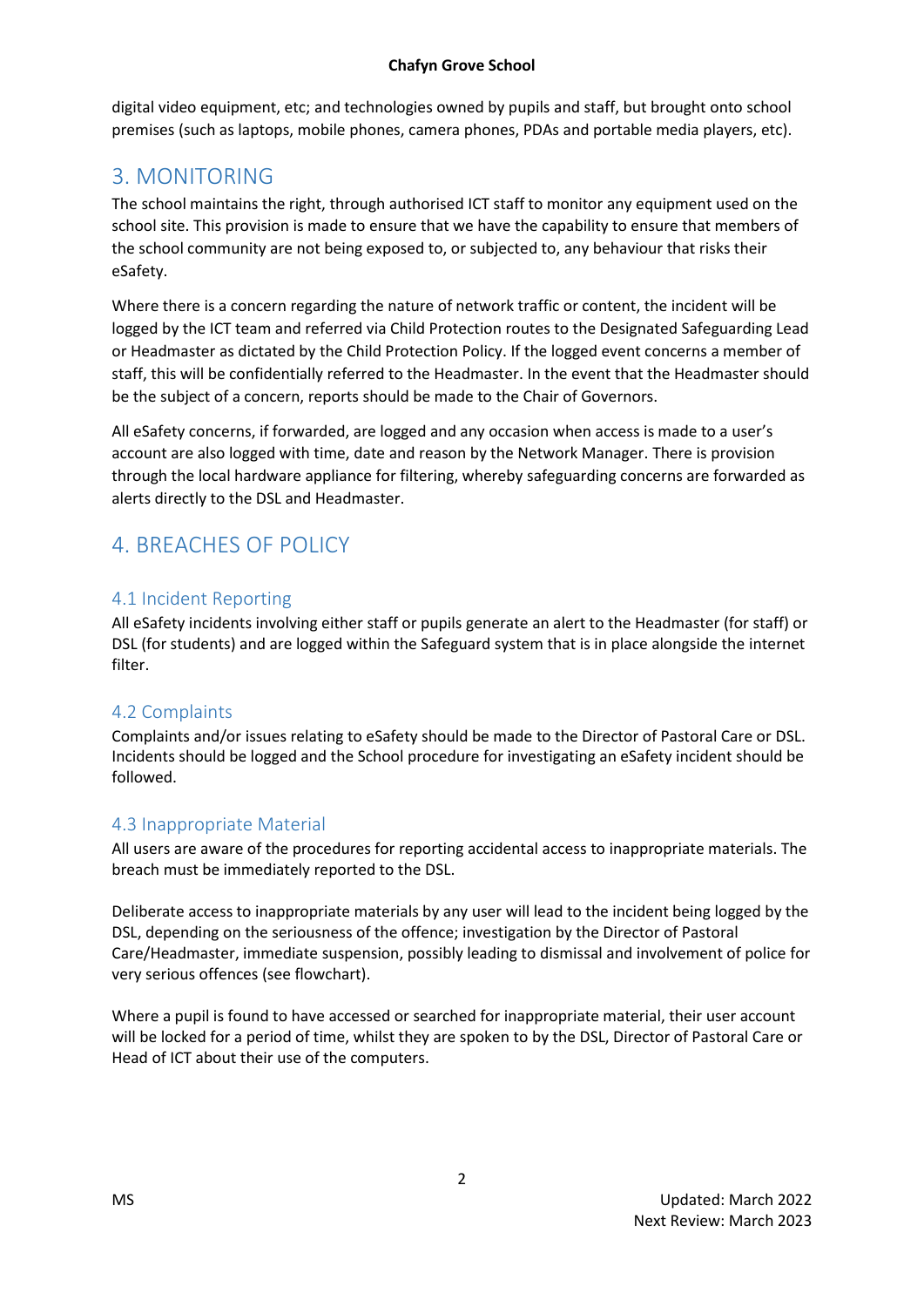# 5. INCLUSION

The school endeavours to create a consistent message with parents for all pupils and this in turn should aid establishment and future development of the schools' eSafety rules. However, staff are aware that some pupils may require additional teaching including reminders, prompts and further explanation to reinforce their existing knowledge and understanding of eSafety issues.

Where a pupil has poor social understanding, careful consideration is given to group interactions when raising awareness of eSafety. Internet activities are planned and well managed for these children and young people.

# 6. ROLES AND RESPONSIBILITIES

As eSafety is an important aspect of strategic leadership within the school, the Headmaster and governors have ultimate responsibility to ensure that the policy and practices are embedded and monitored. **The named DSL in this school is Amanda Maxwell and the Director of Pastoral Care is Lynsey Hearsey**. All members of the school community have been made aware of who holds this post.

This policy, supported by the school's acceptable use agreements for staff, governors, visitors and pupils, is to protect the interests and safety of the whole school community. It is linked to the school policies listed in the introduction to this policy.

The ICT Staff who are involved in securing the network and monitoring are Paula Mortimer (Network Manager) and Michael Spice (Head of ICT).

The Headmaster, Simon Head also receives alerts for inappropriate use of the computers.

# 7. STUDENT AND STAFF EDUCATION AND TRAINING

## 7.1 eSafety in the Curriculum

ICT and online resources are increasingly used across the curriculum. We believe it is essential for eSafety guidance to be given to the pupils on a regular and meaningful basis. ESafety is embedded within our curriculum and we continually look for new opportunities to promote eSafety.

Educating pupils on the dangers of technologies that may be encountered outside school is done informally when opportunities arise and as part of the eSafety curriculum.

Pupils are informed of the relevant legislation when using the internet such as data protection and intellectual property which may limit what they want to do but also serves to protect them.

Pupils are taught about copyright and respecting other people's information, images, etc through discussion, modelling and activities.

Pupils are aware of the impact of Cyberbullying and know how to seek help if they are affected by any form of online bullying. Pupils are also aware of where to seek advice or help if they experience problems when using the internet and related technologies; i.e. parent/ carer, teacher/ trusted staff member, or an organisation such as ChildLine or CEOP report abuse button.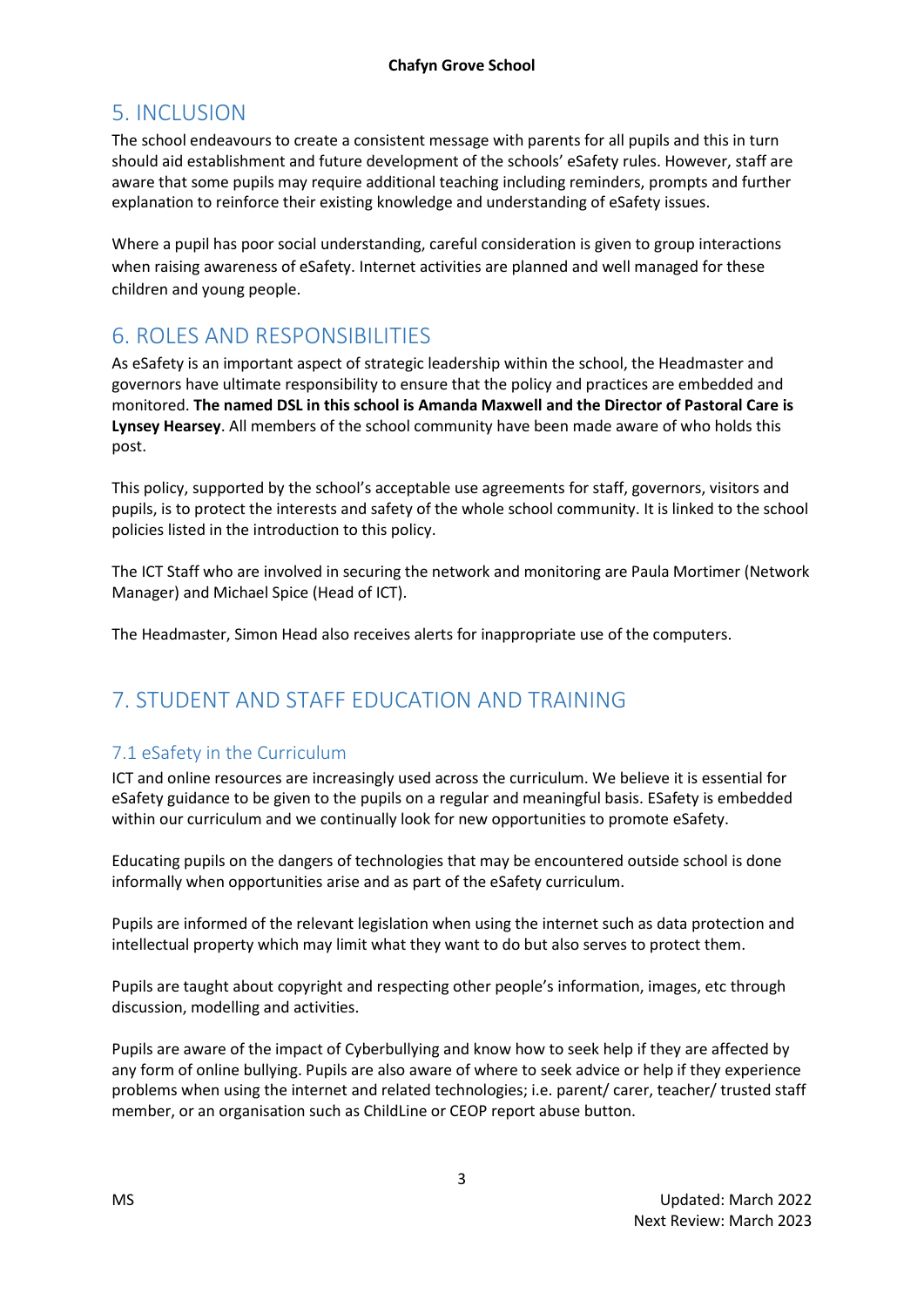Pupils are taught to critically evaluate materials and learn good searching skills through cross curricular teacher models, discussions and via the ICT curriculum.

## 7.2 eSafety Skills Development for Staff

New staff receive information on the school's acceptable use policy as part of their induction.

All staff have been made aware of individual responsibilities relating to the safeguarding of children within the context of eSafety and know what to do in the event of misuse of technology by any member of the school community (see enclosed flowchart).

All staff are encouraged to incorporate eSafety activities and awareness within their curriculum areas.

Our staff receive regular information and training on eSafety issues in the form of INSET from the DSL or a nominated person.

# 8. SYSTEMS AND ACCESS

### 8.1 eSafety on the Internet

On our network we maintain a number of filters to secure our network and keep its users as safe as possible.

For network traffic, we use reccomendations to employ industry leading filters and hardware appliances which monitor email as well as internet traffic content.

The local, hardware appliance includes a link to reporting software which raises alerts to the members of staff listed in section 6.

These systems are kept up to date and monitored by the Network Manager. \*\*Names of providers are removed from this document as it is publicly visible. Information in the event of audit/inspection is available from he Network Manager or Head of ICT.

### 8.2 Online Communication

The school recognises the benefit of online communication for the development of knowledge, sharing of information and communication between school and home. As such, we make the following allowances for online communication.

Pupils have access to Office365 services online, through their own personal account. These are primarily available for home schooling, but may be used in lessons to facilitate digital work. The children are made aware that these accounts are subject to monitoring and that they can be audited in the case of a concern. The children do not have access to an email account so as to keep communication internal.

Staff are given training and advice on how to use the emails when they are inducted as new staff.

The boarding house maintains a Skype account which is connected to the shared iPads, this enables the children to contact their parents in the evening. By using a shared account, we are able to monitor who is contacted from the account to ensure the safety of the children using it.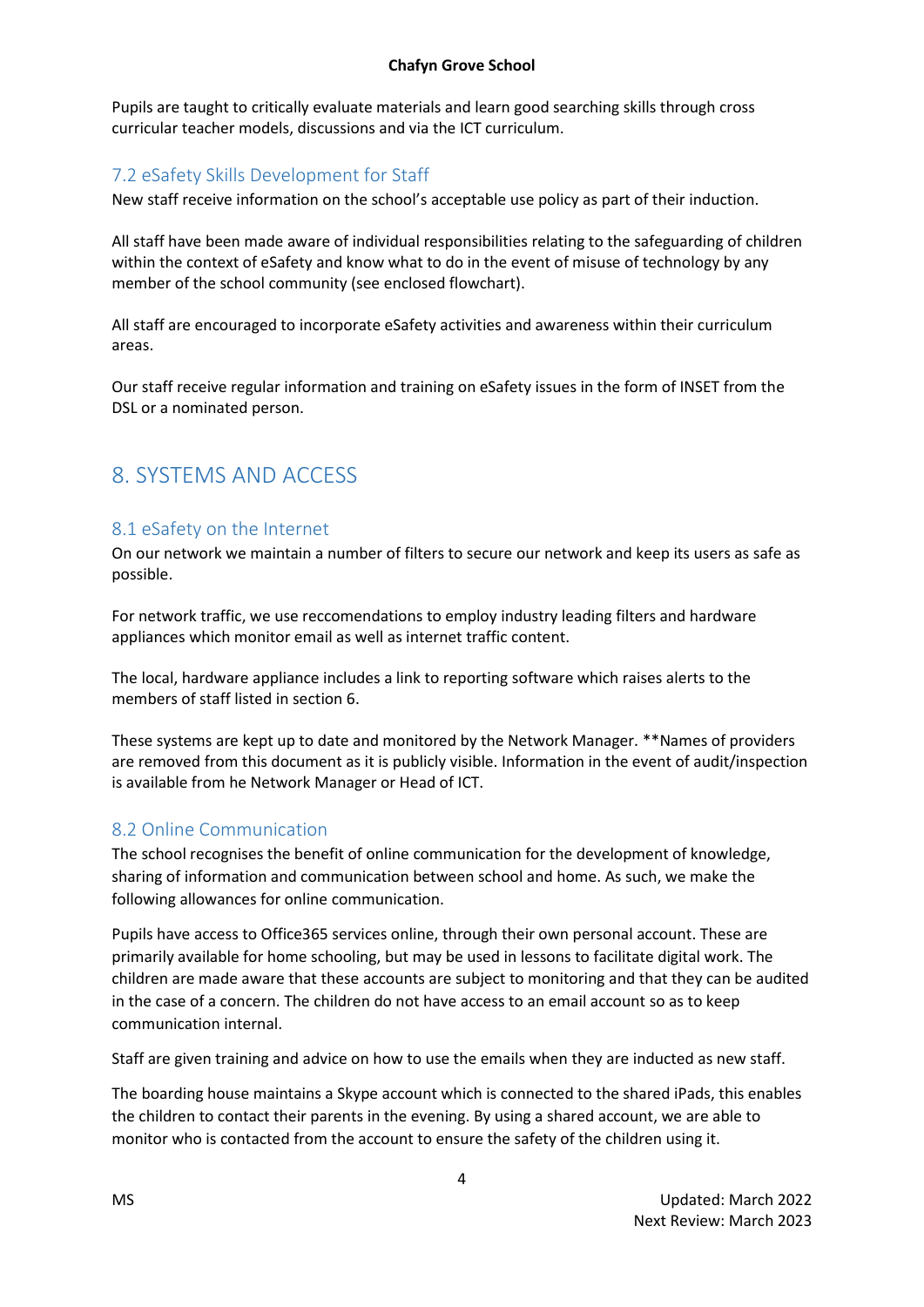#### **Chafyn Grove School**

The children are not given access to any social media platforms, staff may have some access, but the acceptable use of these platforms is covered within the Code of Practice that all staff sign up to.

### 8.3 Remote Working

The school has the facility to teach remotely through the Microsoft Teams platform, which all children have access to. Staff access is maintained on a multi-factor authentication basis to ensure security of the data within. Pupils have all been given advice on how to set secure and useful passwords. They have no access to email through the platform.

During the course of remote learning, there may be the necessity to hold a video meeting. The following guidance has been given to staff and pupils regarding how they should interact when using video online. The approved platforms are Teams (preferable) and Zoom (if parents are helping).

Video Conferencing Guidelines.

Teacher Expectations.

- Teacher will only use school approved video conferencing platforms (Microsoft Teams and Zoom)
- Teachers will only use these applications (Zoom & Team) with their school provided email
- Teachers will contact parents and students through the Chafyn Grove School email only
- Teachers will make their HOD or SMT aware of regular scheduled online meetings.
- If conducting an instructional video session in Teams, teachers should use the 'record' option, so that absent students can view the video content on Google classroom, at a later date.
- Teachers will keep a record of each Meeting online (including date, time, length, attendees and topics covered)
- Online Meetings will be kept to a reasonable time period, as devices and Internet may be in high demand at home. (e.g. class length)
- Teachers will aim to ensure students join the meeting with camera and microphones muted on entry.
- Teachers will ensure the students abide by Schools Internet Acceptable Usage Policy at all times.
- Teachers must conduct sessions in a professional manner, including being suitably attired during online sessions.
- Where possible video cameras should be used against a neutral background, with the light source directed towards the instructors face.
- It is recommended that teachers wear headsets, ideally with a boom microphone if possible, to limit audio interruptions during conferencing sessions.
- At the end of a session the teacher must advise all students to leave the session and when all students have left the Meet, the teacher can then end the video conferencing and terminate the meeting.

Student/Parent Expectations.

- Only students who have received parental approval may participate in online video conferences.
- Be ontime for your video conference.
- Use the bathroom and eat before (not during) your session.
- Students should be ready with their class resources, pen and paper (or a musical instrument, etc) and be suitably dressed prior to the beginning of each scheduled video conference.
- Where possible, any computers or devices should be used in appropriate areas, for example, a living room, not in a bedroom)
- Keep your video conferencing device on a secure surface, such as a table
- Make sure your device is charged and plugged in.
- If possible, students should wear a headset if available (ideally with a microphone)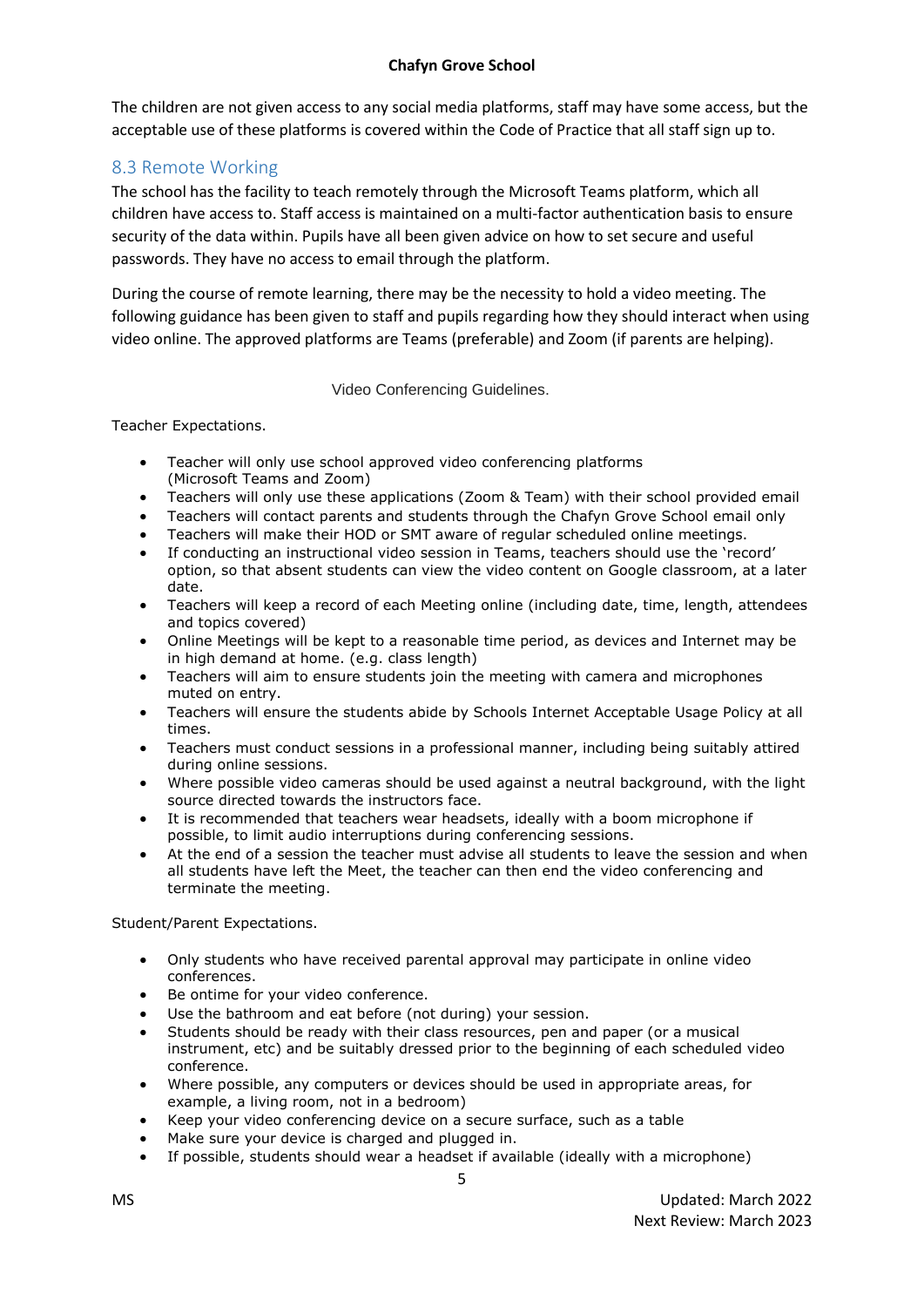#### **Chafyn Grove School**

- Students will continue to abide by the schools Acceptable Usage Policy during sessions
- Chat functions should be used to ask questions and to answer teacher questions.
- Students will use chat functions responsibly and when directed by the teacher.
- Raise your hand if you have a question and use hand gestures to show understanding such as, thumbs up, or touching your ear, for audio issues.
- Students should listen, focus and learn (Avoid distractions, eg such as mobile phone usage etc)
- Students who continue to fail to abide by the conferencing guidelines, may be muted, or removed from the online meeting.
- Do you best, as in class. Good luck with your online learning.

### 8.4 Video & Images

The school has the right to take photographs of the children for use in marketing materials and within work, but there are restrictions upon how these photos are taken to ensure that the children are kept safe.

The school provides cameras that are owned and maintained by the school as no staff should use personal photography equipment to take photographs of pupils. This is referred to in the Acceptable Use Policy that all staff sign up to.

On the rare and exceptional occasion where a photograph has to be taken on a staff device, in cases of emergency need, the photograph must be removed immediately after it has been shared with the relevant people. The staff member must ensure the photo is not still in existence on cloud services such as iCloud. The school encourages the use of apps that do not access the camera roll.

No cameras should ever be used in changing rooms or in the boarding house bedrooms when children are, or could be present. When taking photographs of swimming events, heed should be paid to the safety of the children.

### 8.5 Data Storage and Processing

The school takes its compliance with the Data Protection Act 1998 seriously. .

Staff and pupils are expected to save all data relating to their work to their school laptop/ PC or to the school OneDrive/Office365 servers.

Staff devices should be encrypted if any data or passwords are stored on them. The school expects all removable media (USB memory sticks, CDs, portable drives) taken outside school or sent by post or courier to be encrypted before sending. The school does, however, strongly discourage the use of removable media.

Staff may only take information offsite when authorised to do so, and only when it is necessary and required in order to fulfil their role. No personal data of staff or pupils should be stored on memory sticks.

Any security breaches or attempts, loss of equipment and any unauthorised use or suspected misuse of IT must be immediately reported to the Head of ICT or Network Manager who will escalate as required.

## 9. GUIDING LEGISLATION

#### Racial and Religious Hatred Act 2006

It a criminal offence to threaten people because of their faith, or to stir up religious hatred by displaying, publishing or distributing written material which is threatening. Other laws already protect people from threats based on their race, nationality or ethnic background.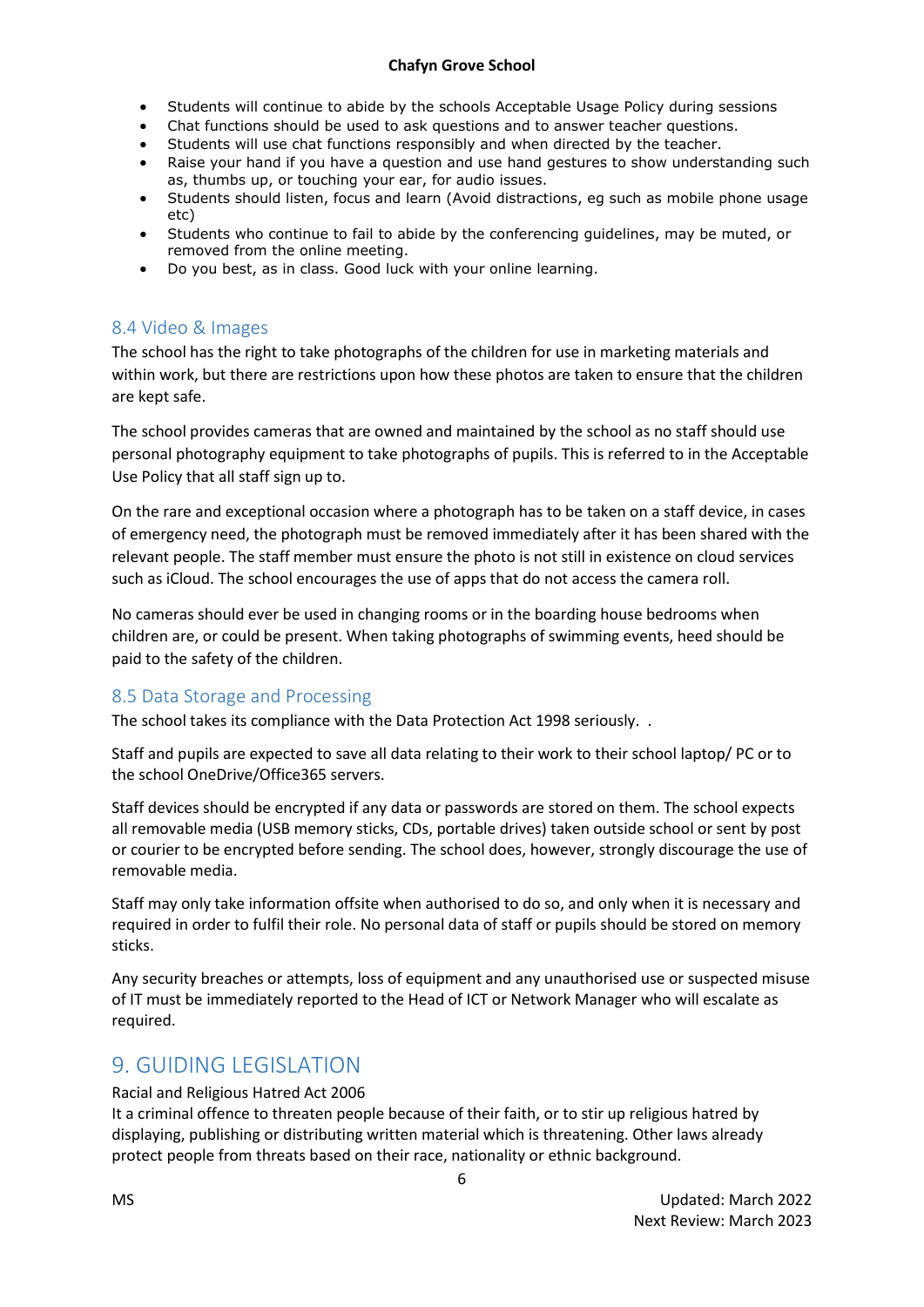#### Sexual Offences Act 2003

The new grooming offence is committed if you are over 18 and have communicated with a child under 16 at least twice (including by phone or using the Internet) it is an offence to meet them or travel to meet them anywhere in the world with the intention of committing a sexual offence. Causing a child under 16 to watch a sexual act is illegal, including looking at images such as videos, photos or webcams, for your own gratification. It is also an offence for a person in a position of trust to engage in sexual activity with any person under 18, with whom they are in a position of trust. Schools should already have a copy of "Children & Families: Safer from Sexual Crime" document as part of their child protection packs.

For more information [www.teachernet.gov.uk](http://www.teachernet.gov.uk/)

### Communications Act 2003 (section 127)

Sending by means of the Internet a message or other matter that is grossly offensive or of an indecent, obscene or menacing character; or sending a false message by means of or persistently making use of the Internet for the purpose of causing annoyance, inconvenience or needless anxiety is guilty of an offence liable, on conviction, to imprisonment. This wording is important because an offence is complete as soon as the message has been sent: there is no need to prove any intent or purpose.

#### Public Order Act 1986 (sections 17 – 29)

This Act makes it a criminal offence to stir up racial hatred by displaying, publishing or distributing written material which is threatening. Like the Racial and Religious Hatred Act 2006 it also makes the possession of inflammatory material with a view of releasing it a criminal offence.

#### Protection of Children Act 1978 (Section 1)

It is an offence to take, permit to be taken, make, possess, show, distribute or advertise indecent images of children in the United Kingdom. A child for these purposes is a anyone under the age of 18. Viewing an indecent image of a child on your computer means that you have made a digital image. An image of a child also covers pseudo-photographs (digitally collated or otherwise). A person convicted of such an offence may face up to 10 years in prison.

#### Obscene Publications Act 1959 and 1964

Publishing an "obscene" article is a criminal offence. Publishing includes electronic transmission.

#### Protection from Harassment Act 1997

A person must not pursue a course of conduct, which amounts to harassment of another, and which he knows or ought to know amounts to harassment of the other. A person whose course of conduct causes another to fear, on at least two occasions, that violence will be used against him is guilty of an offence if he knows or ought to know that his course of conduct will cause the other so to fear on each of those occasions.

### Keeping Children Safe in Education 2016 (Annex C)

Briefing from the DfE on Online Safety for Children. Contains guidance on the measures that should be put in place to ensure the safety of children when online.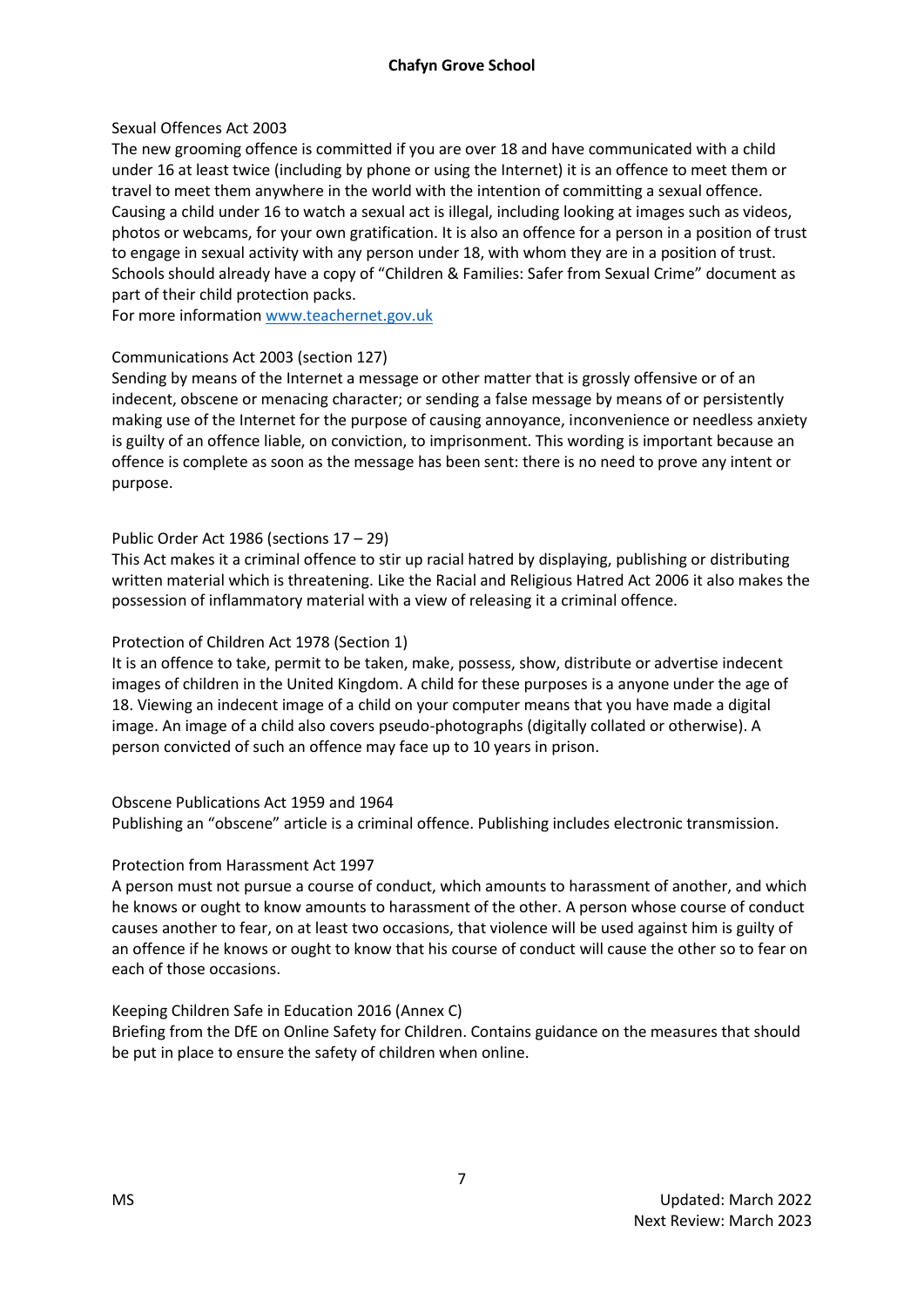**APPENDIX 1: FLOWCHART FOR RESPONDING TO E-SAFETY INCIDENTS** (Adapted from BECTA model in AUPs in Context – Feb 2009)